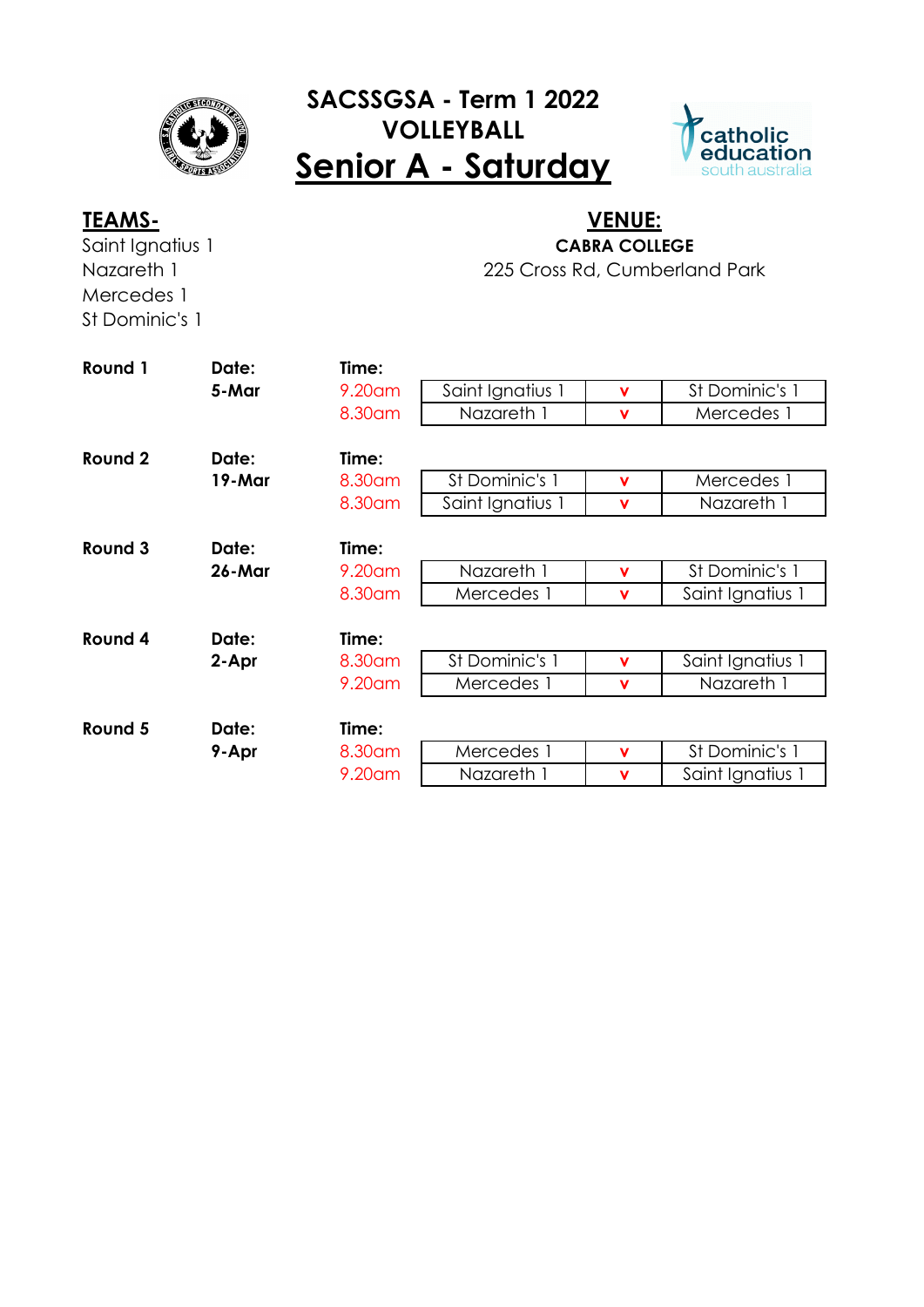

## **SACSSGSA - Term 1 2022 VOLLEYBALL Senior B Aqua - Saturday**



Gleeson 1 Pedare 1 OLSH 1 OLSH 2 Saint Ignatius 2

### Tenison Place, Golden Grove **TEAMS- VENUE: PEDARE CHRISTIAN COLLEGE**

**Round 1 Date: Time: 5-Mar** Gleeson 1 **v BYE** 9.20am Pedare 1 **v** Saint Ignatius 2 8.30am OLSH 1 **v** OLSH 2 **Round 2 Date: Time: 19-Mar BYE v** OLSH 2 9.20am Saint Ignatius 2 **v** OLSH 1 8.30am Pedare 1 **v** Gleeson 1 **Round 3 Date: Time: 26-Mar** Pedare 1 **v BYE** 9.20am Gleeson 1 **v** OLSH 1 8.30am OLSH 2 **v** Saint Ignatius 2 **Round 4 Date: Time: 2-Apr BYE v** Saint Ignatius 2 8.30am Gleeson 1 **v** OLSH 2 9.20am OLSH 1 **v** Pedare 1 **Round 5 Date: Time: 9-Apr** OLSH 1 **v BYE** 8.30am OLSH 2 **v** Pedare 1 9.20am Saint Ignatius 2 **v** Gleeson 1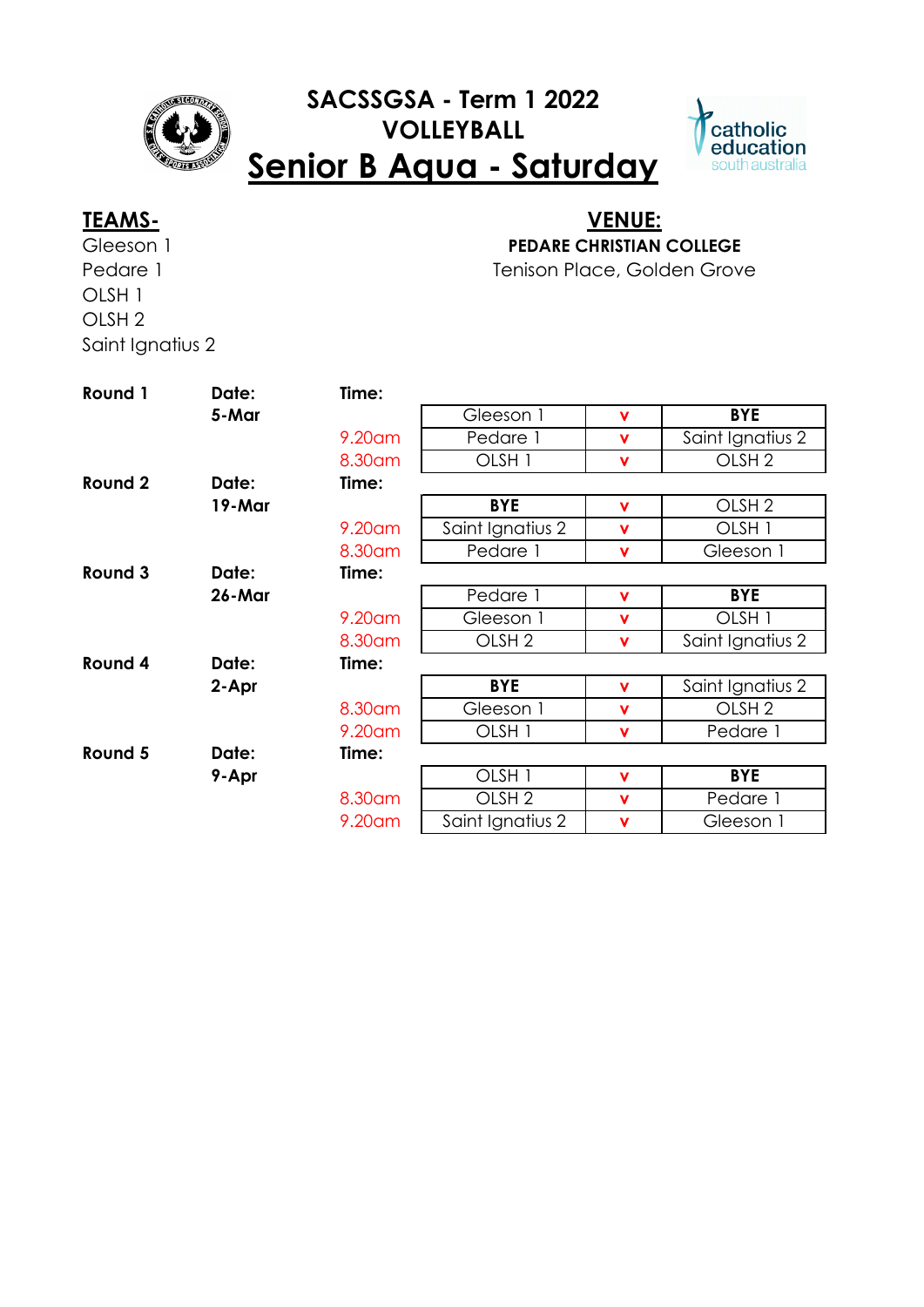

# **SACSSGSA - Term 1 2022 VOLLEYBALL Senior B1 Pink - Saturday**



Cardijn 1 Mercedes 2 Marryatville 1 St Aloysius 1 St Aloysius 2 Sacred Heart 1 Nazareth 2

### Wakefield St, Adelaide **TEAMS- VENUE: ST ALOYSIUS COLLEGE**

| Round 1 | Date:  | Time:   |                |             |                |
|---------|--------|---------|----------------|-------------|----------------|
|         | 5-Mar  |         | Cardijn 1      | $\mathbf v$ | <b>BYE</b>     |
|         |        | 8.30 am | Nazareth 2     | $\mathbf v$ | Mercedes 2     |
|         |        | 8.30am  | Marryatville 1 | $\mathbf v$ | Sacred Heart 1 |
|         |        | 8.30 am | St Aloysius 1  | $\mathbf v$ | St Aloysius 2  |
| Round 2 | Date:  | Time:   |                |             |                |
|         | 19-Mar |         | <b>BYE</b>     | $\mathbf v$ | St Aloysius 2  |
|         |        | 8.30 am | Sacred Heart 1 | $\mathbf v$ | St Aloysius 1  |
|         |        | 8.30am  | Marryatville 1 | $\mathbf v$ | Nazareth 2     |
|         |        | 8.30am  | Mercedes 2     | $\mathbf v$ | Cardijn 1      |
| Round 3 | Date:  | Time:   |                |             |                |
|         | 26-Mar |         | <b>BYE</b>     | $\mathbf v$ | Mercedes 2     |
|         |        | 8.30am  | Cardijn 1      | $\mathbf v$ | Marryatville 1 |
|         |        | 8.30 am | St Aloysius 1  | $\mathbf v$ | Nazareth 2     |
|         |        | 8.30am  | St Aloysius 2  | $\mathbf v$ | Sacred Heart 1 |
| Round 4 | Date:  | Time:   |                |             |                |
|         | 2-Apr  |         | Sacred Heart 1 | V           | <b>BYE</b>     |
|         |        | 8.30am  | Cardijn 1      | $\mathbf v$ | St Aloysius 1  |
|         |        | 8.30am  | Mercedes 2     | $\mathbf v$ | Marryatville 1 |
|         |        | 8.30am  | St Aloysius 2  | $\mathbf v$ | Nazareth 2     |
| Round 5 | Date:  | Time:   |                |             |                |
|         | 9-Apr  |         | <b>BYE</b>     | $\mathbf v$ | Marryatville 1 |
|         |        | 8.30 am | Nazareth 2     | $\mathbf v$ | Sacred Heart 1 |
|         |        | 8.30am  | St Aloysius 2  | $\mathbf v$ | Cardijn 1      |
|         |        | 8.30am  | Mercedes 2     | $\mathbf v$ | St Aloysius 1  |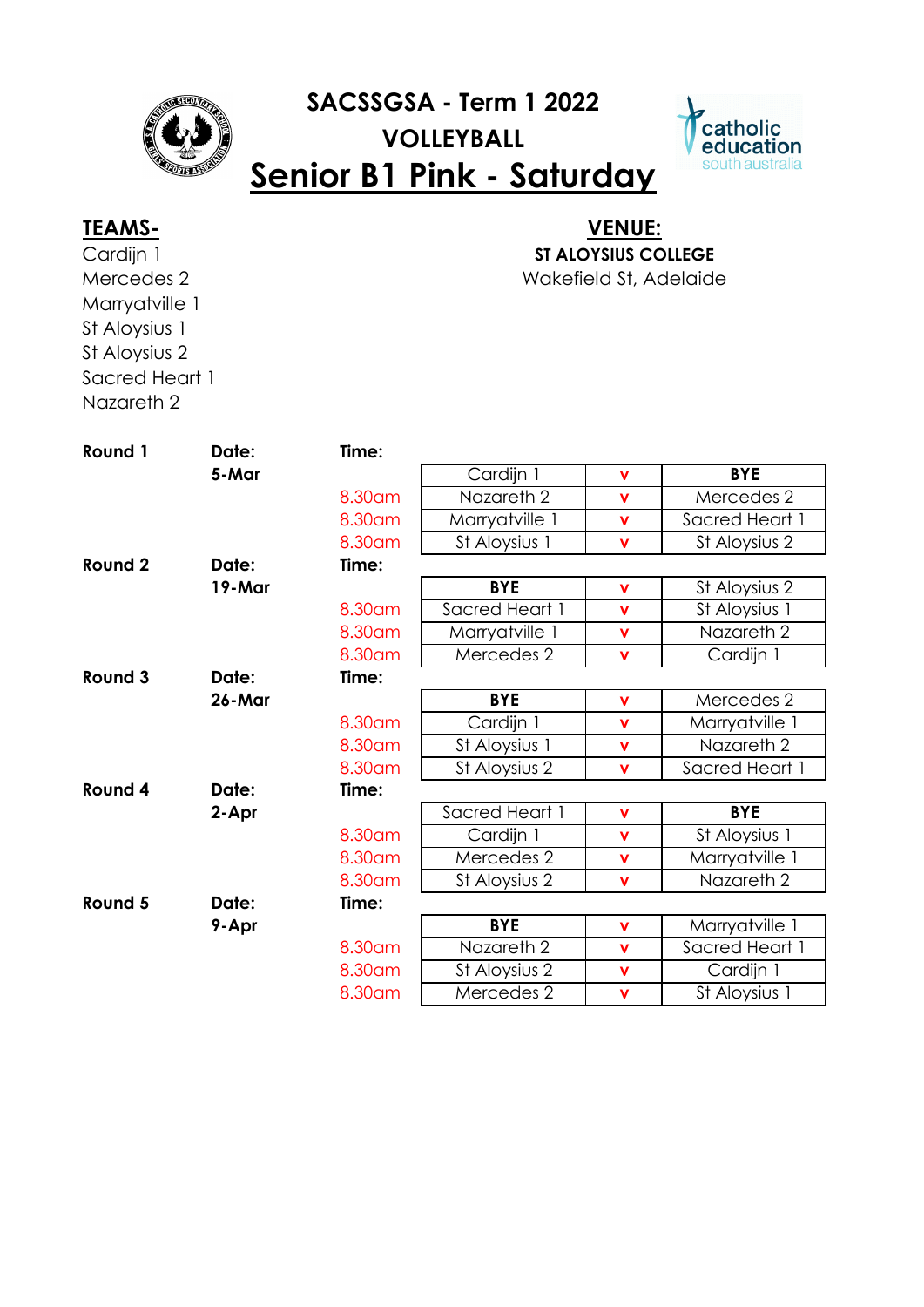

# **SACSSGSA - Term 1 2022 VOLLEYBALL Senior B2 Black - Saturday**



Sacred Heart 2 Cabra 1 St Aloysius 3 St Aloysius 4 St Dominic's 2 Mercedes 3 St Aloysius 5

## Wakefield St, Adelaide **TEAMS- VENUE: ST ALOYSIUS COLLEGE**

| Round 1 | Date:  | Time:   |                |             |                |
|---------|--------|---------|----------------|-------------|----------------|
|         | 5-Mar  |         | Sacred Heart 2 | $\mathbf v$ | <b>BYE</b>     |
|         |        | 9.20am  | St Aloysius 5  | $\mathbf v$ | Cabra 1        |
|         |        | 9.20 am | St Aloysius 3  | $\mathbf v$ | Mercedes 3     |
|         |        | 8.30 am | St Aloysius 4  | $\mathbf v$ | St Dominic's 2 |
| Round 2 | Date:  | Time:   |                |             |                |
|         | 19-Mar |         | <b>BYE</b>     | $\mathbf v$ | St Dominic's 2 |
|         |        | 8.30am  | Mercedes 3     | $\mathbf v$ | St Aloysius 4  |
|         |        | 9.20am  | St Aloysius 3  | $\mathbf v$ | St Aloysius 5  |
|         |        | 9.20am  | Cabra 1        | $\mathbf v$ | Sacred Heart 2 |
| Round 3 | Date:  | Time:   |                |             |                |
|         | 26-Mar |         | <b>BYE</b>     | $\mathbf v$ | Cabra 1        |
|         |        | 9.20am  | Sacred Heart 2 | $\mathbf v$ | St Aloysius 3  |
|         |        | 8.30am  | St Aloysius 4  | $\mathbf v$ | St Aloysius 5  |
|         |        | 9.20am  | St Dominic's 2 | $\mathbf v$ | Mercedes 3     |
| Round 4 | Date:  | Time:   |                |             |                |
|         | 2-Apr  |         | Mercedes 3     | $\mathbf v$ | <b>BYE</b>     |
|         |        | 8.30 am | Sacred Heart 2 | $\mathbf v$ | St Aloysius 4  |
|         |        | 9.20am  | Cabra 1        | $\mathbf v$ | St Aloysius 3  |
|         |        | 9.20am  | St Dominic's 2 | $\mathbf v$ | St Aloysius 5  |
| Round 5 | Date:  | Time:   |                |             |                |
|         | 9-Apr  |         | <b>BYE</b>     | $\mathbf v$ | St Aloysius 3  |
|         |        | 9.20am  | St Aloysius 5  | $\mathbf v$ | Mercedes 3     |
|         |        | 9.20am  | St Dominic's 2 | $\mathbf v$ | Sacred Heart 2 |
|         |        | 8.30am  | Cabra 1        | $\mathbf v$ | St Aloysius 4  |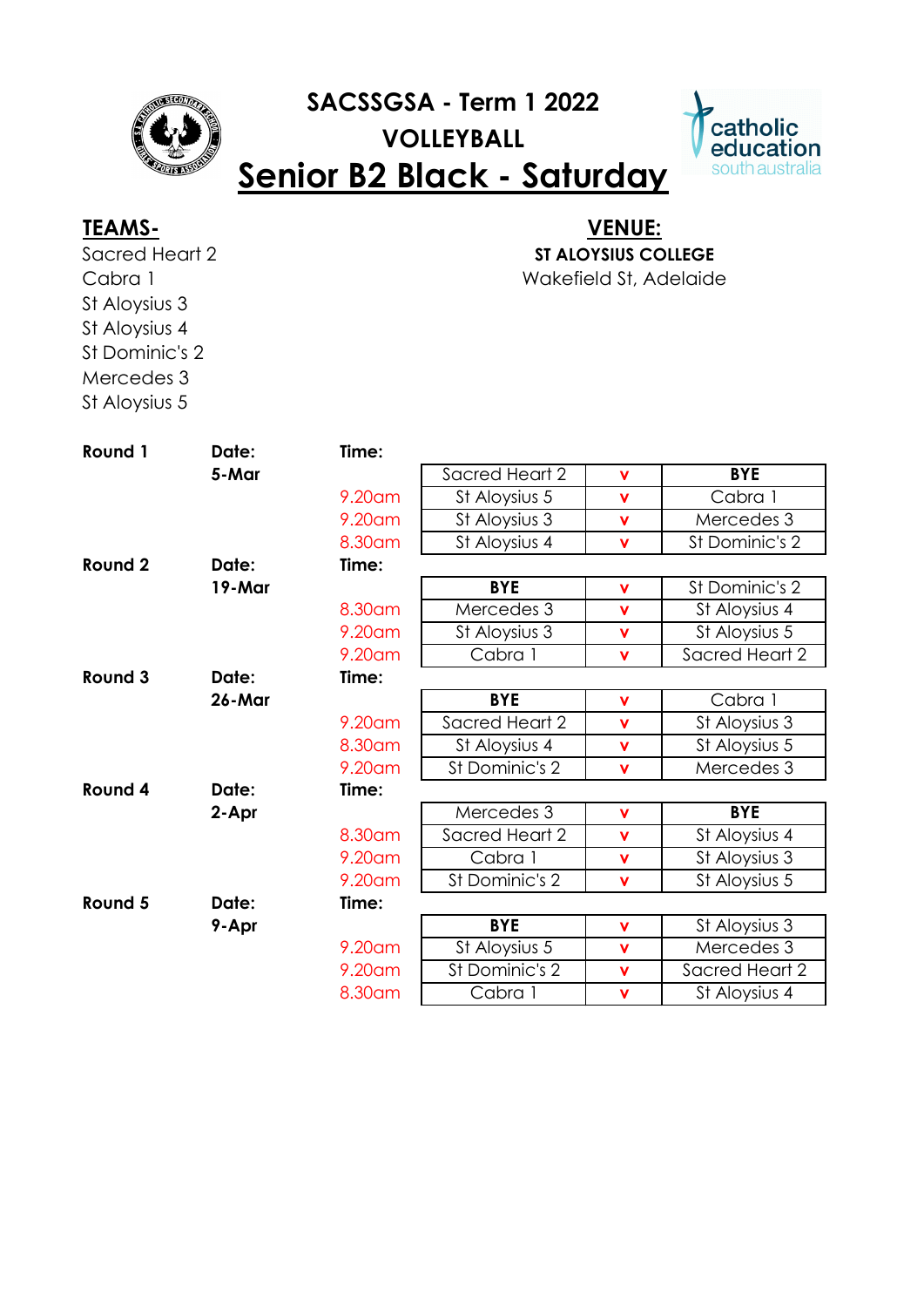## **SACSSGSA - Term 1 2022 VOLLEYBALL Senior B2 White - Saturday**



St Aloysius 6 St Aloysius 7 Marryatville 2 Norwood International 1 Mary Mackillop 1

### Wakefield St, Adelaide **TEAMS- VENUE: ST ALOYSIUS COLLEGE**

**Round 1 Date: Time: 5-Mar b St** Aloysius 6 **v BYE** 9.20am St Aloysius 7 **v** Mary Mackillop 9.20am Marryatville 2 **v** Norwood International 1 **Round 2 Date: Time: 19-Mar BYE v** Norwood International 1 9.20am Mary Mackillop 1 **v** Marryatville 2 9.20am St Aloysius 7 **v** St Aloysius 6 **Round 3 Date: Time: 26-Mar** St Aloysius 7 **v** BYE 9.20am St Aloysius 6 **v** Marryatville 2 9.20am | Norwood International 1 | v | Mary Mackillop 1 **Round 4 Date: Time: 2-Apr BYE v** Mary Mackillop 1 9.20am St Aloysius 6 **v** Norwood International 1 9.20am Marryatville 2 **v** St Aloysius 7 **Round 5 Date: Time: 9-Apr** Marryatville 2 **v** BYE 9.20am Norwood International 1 **v** St Aloysius 7 9.20am | Mary Mackillop 1 | v | St Aloysius 6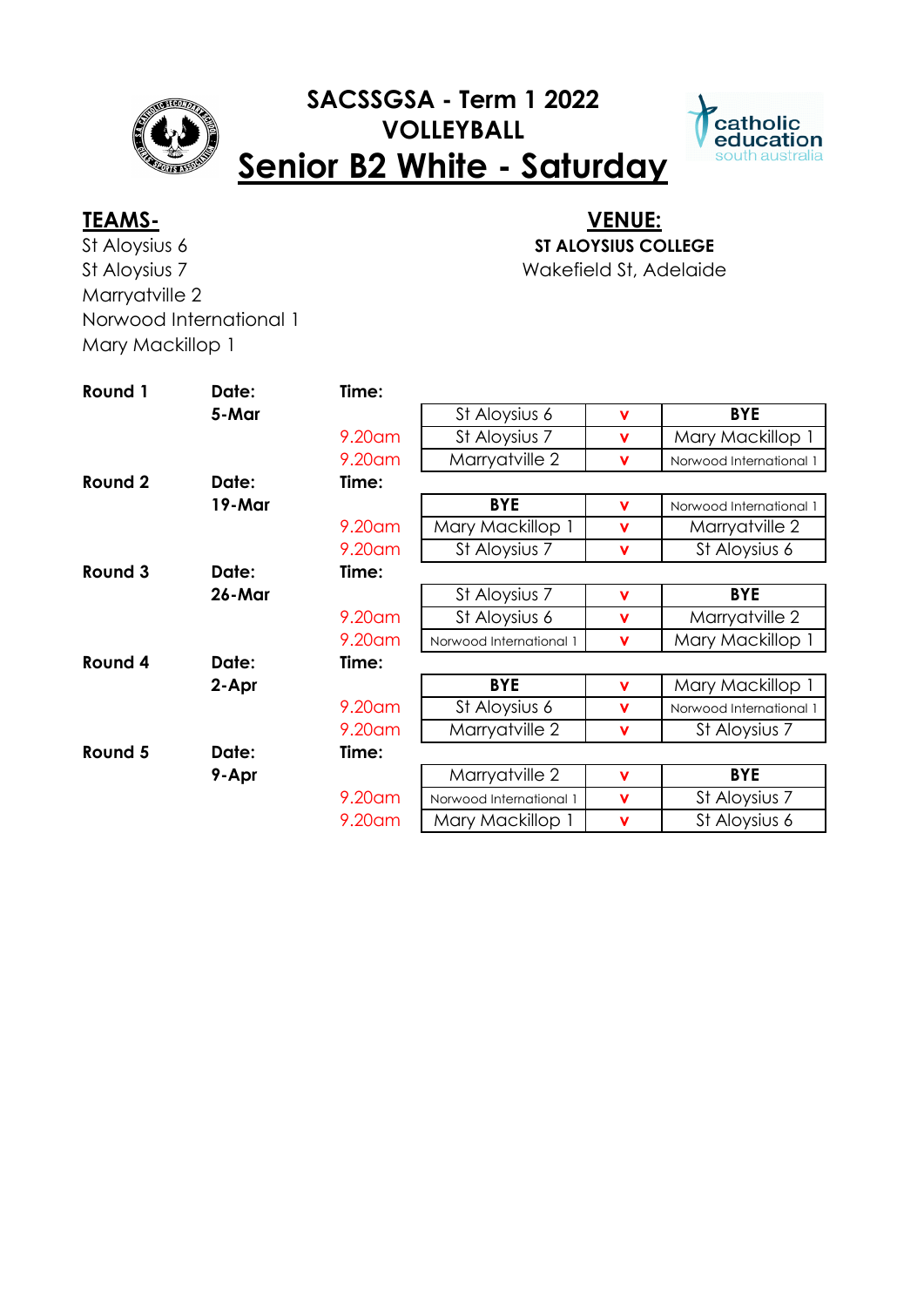

## **SACSSGSA - Term 1 2022 VOLLEYBALL Senior C1 Grey - Saturday**



Saint Ignatius 3 Saint Ianatius 4 Norwood International 2 Marryatville 3 Kildare 1 Kildare 2

### Tenison Place, Golden Grove **TEAMS- VENUE: PEDARE CHRISTIAN COLLEGE**

**Round 1 Date: Time: 5-Mar** 9.20am Saint Ignatius 3 **v** Kildare 2 8.30am Saint Ignatius 4 **v** Kildare 1 8.30am Norwood International 2 **v** Marryatville 3 **Round 2 Date: Time: 19-Mar** 9.20am Kildare 2 **v** Marryatville 3 8.30am Kildare 1 **v** Norwood International 2 8.30am | Saint Ignatius 4 | v | Saint Ignatius 3 **Round 3 Date: Time: 26-Mar** 9.20am Saint Ignatius 4 **v** Kildare 2 8.30am Saint Ignatius 3 **v** Norwood International 2 8.30am Marryatville 3 **v** Kildare 1 **Round 4 Date: Time: 2-Apr** 8.30am Kildare 2 **v** Kildare 1 9.20am Saint Ignatius 3 **v** Marryatville 3 8.30am | Norwood International 2 | v | Saint Ignatius 4 **Round 5 Date: Time: 9-Apr** 8.30am Norwood International 2 **v** Kildare 2 9.20am Marryatville 3 **v** Saint Ignatius 4 8.30am Kildare 1 **v** Saint Ignatius 3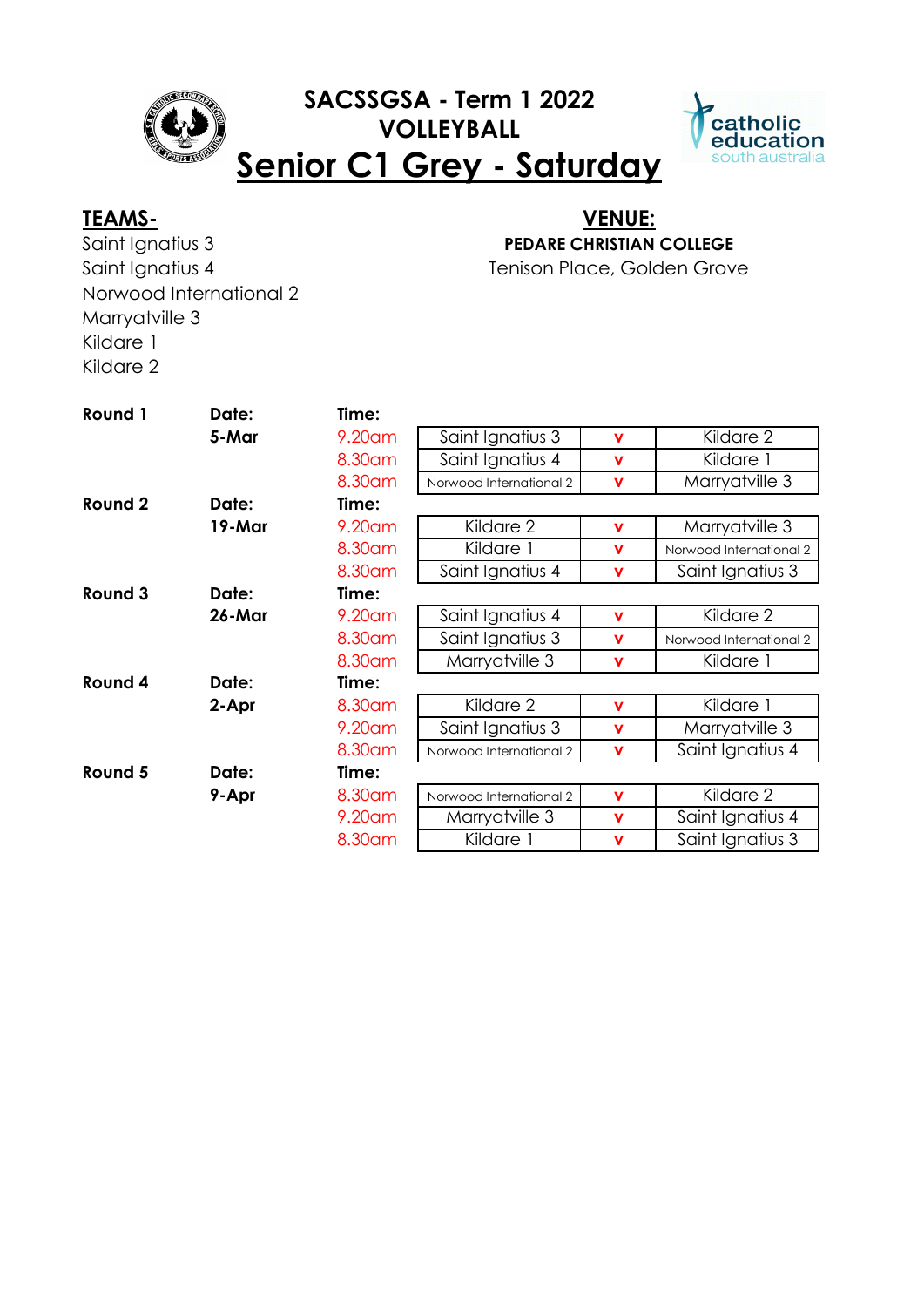

## **SACSSGSA - Term 1 2022 VOLLEYBALL Senior C Aqua - Saturday**



Loreto 1 Mary Mackillop 2 St Aloysius 8 St Dominic's 3 Saint Ignatius 5 Saint Ignatius 6

### 139 Molesworth St, North Adelaide **TEAMS- VENUE: ST DOMINIC'S PRIORY COLLEGE**

**Round 1 Date: Time: 5-Mar** 9.20am Loreto 1 **v** Saint Ignatius 6 8.30am | Mary Mackillop 2 | v | Saint Ignatius 5 10.10am St Aloysius 8 **v** St Dominic's 3 **Round 2 Date: Time: 19-Mar** 9.20am Saint Ignatius 6 **v** St Dominic's 3 8.30am Saint Ignatius 5 **v** St Aloysius 8 10.10am | Mary Mackillop 2 | v | Loreto 1 **Round 3 Date: Time: 26-Mar** 9.20am Mary Mackillop 2 **v** Saint Ignatius 6 8.30am Loreto 1 **v** St Aloysius 8 10.10am St Dominic's 3 **v** Saint Ignatius 5 **Round 4 Date: Time: 2-Apr** 8.30am Saint Ignatius 6 **v** Saint Ignatius 5 9.20am Loreto 1 **v** St Dominic's 3 10.10am St Aloysius 8 **v** Mary Mackillop 2 **Round 5 Date: Time: 9-Apr** 9.20am St Aloysius 8 **v** Saint Ignatius 6 8.30am St Dominic's 3 **v** Mary Mackillop 2 10.10am Saint Ignatius 5 **v** Loreto 1